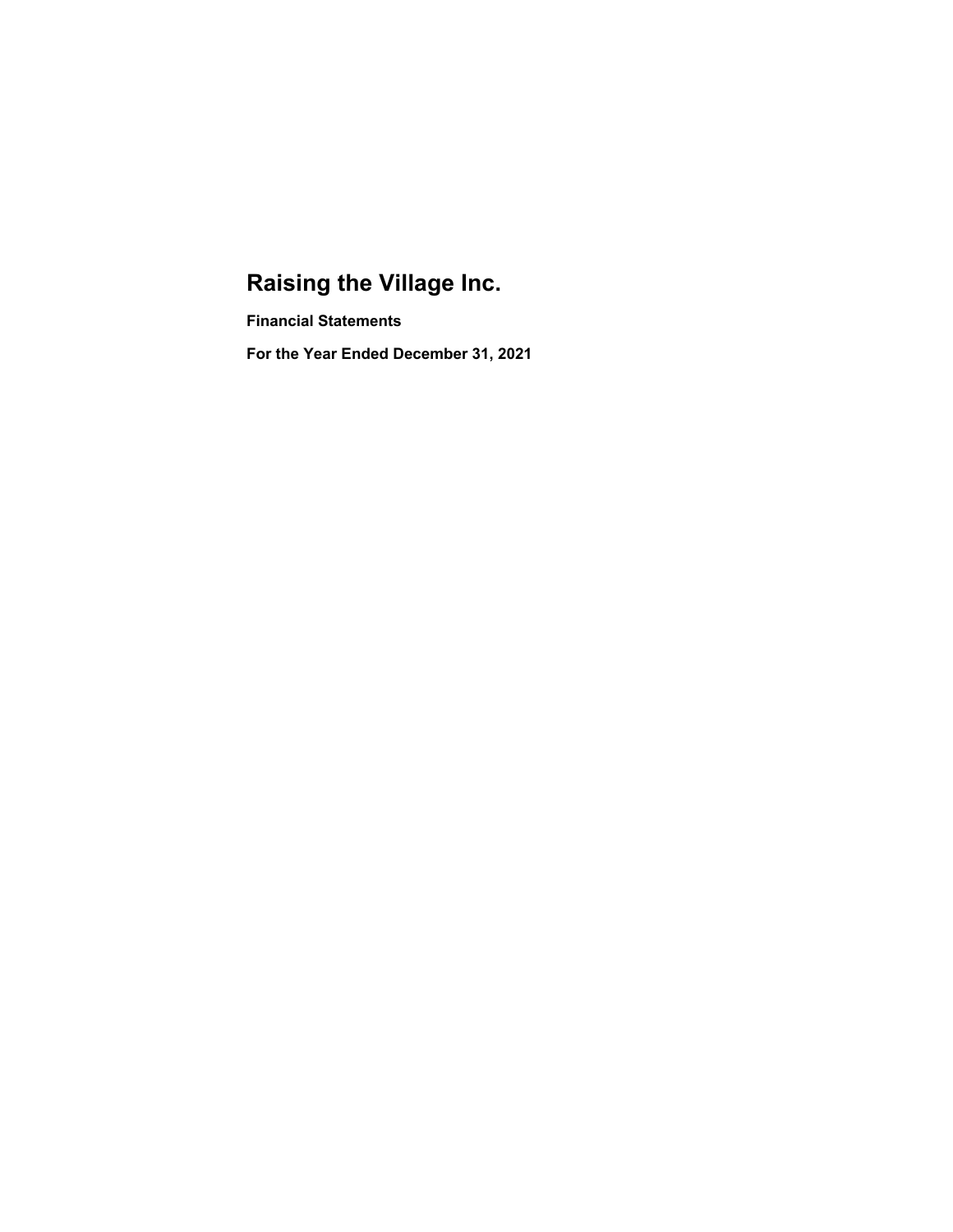

# **INDEPENDENT AUDITOR'S REPORT**

## **To the Board of Directors of Raising the Village Inc.**

#### *Opinion*

We have audited the financial statements of Raising the Village Inc., (the "Organization"), which comprise the statement of financial position as at December 31, 2021 and the statements of operations and changes in net assets and cash flows for the year then ended, and notes to the financial statements, including a summary of significant accounting policies.

In our opinion, the accompanying financial statements present fairly, in all material respects, the financial position of the Organization as at December 31, 2021, and results of its operations and its cash flows for the year then ended in accordance with Canadian accounting standards for not-for-profit organizations.

#### *Basis for Opinion*

We conducted our audit in accordance with Canadian generally accepted auditing standards. Our responsibilities under those standards are further described in the *Auditor's Responsibilities for the Audit of the Financial Statements* section of our report. We are independent of the Organization in accordance with the ethical requirements that are relevant to our audit of the financial statements in Canada, and we have fulfilled our other ethical responsibilities in accordance with these requirements. We believe that the audit evidence we have obtained is sufficient and appropriate to provide a basis for our opinion.

#### *Responsibilities of Management and Those Charged with Governance for the Financial Statements*

Management is responsible for the preparation and fair presentation of the financial statements in accordance with Canadian accounting standards for not-for-profit organizations, and for such internal control as management determines is necessary to enable the preparation of financial statements that are free from material misstatement, whether due to fraud or error.

In preparing the financial statements, management is responsible for assessing the Organization's ability to continue as a going concern, disclosing, as applicable, matters related to going concern and using the going concern basis of accounting unless management either intends to liquidate the Organization or to cease operations, or has no realistic alternative but to do so.

Those charged with governance are responsible for overseeing the Organization's financial reporting process.

#### *Auditor's Responsibilities for the Audit of the Financial Statements*

Our objectives are to obtain reasonable assurance about whether the financial statements as a whole are free from material misstatement, whether due to fraud or error, and to issue an auditor's report that includes our opinion. Reasonable assurance is a high level of assurance, but is not a guarantee that an audit conducted in accordance with Canadian generally accepted auditing standards will always detect a material misstatement when it exists. Misstatements can arise from fraud or error and are considered material if, individually or in the aggregate, they could reasonably be expected to influence the economic decisions of users taken on the basis of these financial statements.

THE POWER OF BEING UNDERSTOOD AUDIT | TAX | CONSULTING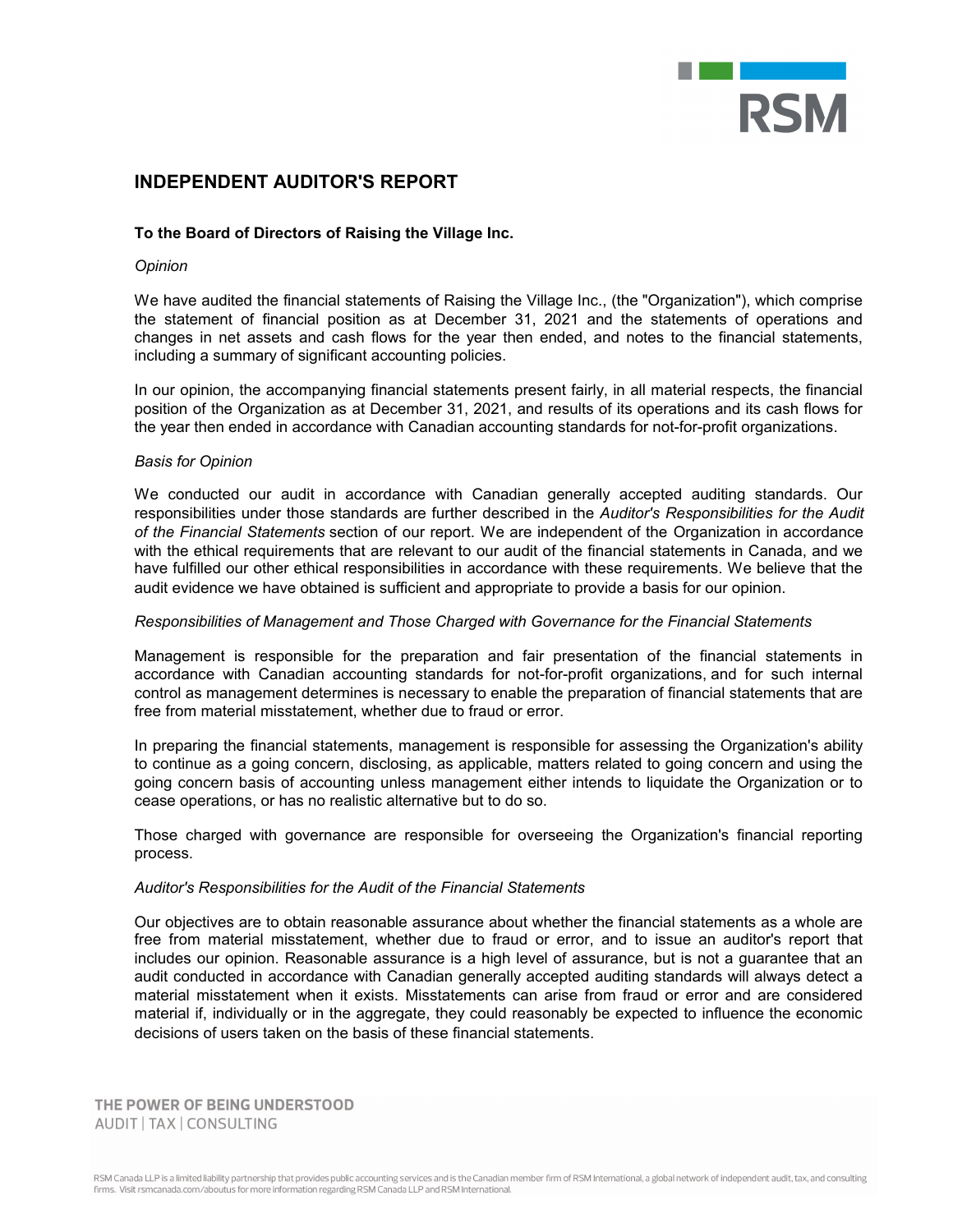As part of an audit in accordance with Canadian generally accepted auditing standards, we exercise professional judgment and maintain professional skepticism throughout the audit. We also:

- Identify and assess the risks of material misstatement of the financial statements, whether due to fraud or error, design and perform audit procedures responsive to those risks, and obtain audit evidence that is sufficient and appropriate to provide a basis for our opinion. The risk of not detecting a material misstatement resulting from fraud is higher than for one resulting from error, as fraud may involve collusion, forgery, intentional omissions, misrepresentations, or the override of internal control.
- Obtain an understanding of internal control relevant to the audit in order to design audit procedures that are appropriate in the circumstances, but not for the purpose of expressing an opinion on the effectiveness of the Organization's internal control.
- Evaluate the appropriateness of accounting policies used and the reasonableness of accounting estimates and related disclosures made by management.
- Conclude on the appropriateness of management's use of the going concern basis of accounting and, based on the audit evidence obtained, whether a material uncertainty exists related to events or conditions that may cast significant doubt on the Organization's ability to continue as a going concern. If we conclude that a material uncertainty exists, we are required to draw attention in our auditor's report to the related disclosures in the financial statements or, if such disclosures are inadequate, to modify our opinion. Our conclusions are based on the audit evidence obtained up to the date of our auditor's report. However, future events or conditions may cause the Organization to cease to continue as a going concern.
- Evaluate the overall presentation, structure and content of the financial statements, including the disclosures, and whether the financial statements represent the underlying transactions and events in a manner that achieves fair presentation.

We communicate with those charged with governance regarding, among other matters, the planned scope and timing of the audit and significant audit findings, including any significant deficiencies in internal control that we identify during our audit.

RSM Canada LLP

Chartered Professional Accountants Licensed Public Accountants June 6, 2022 Toronto, Ontario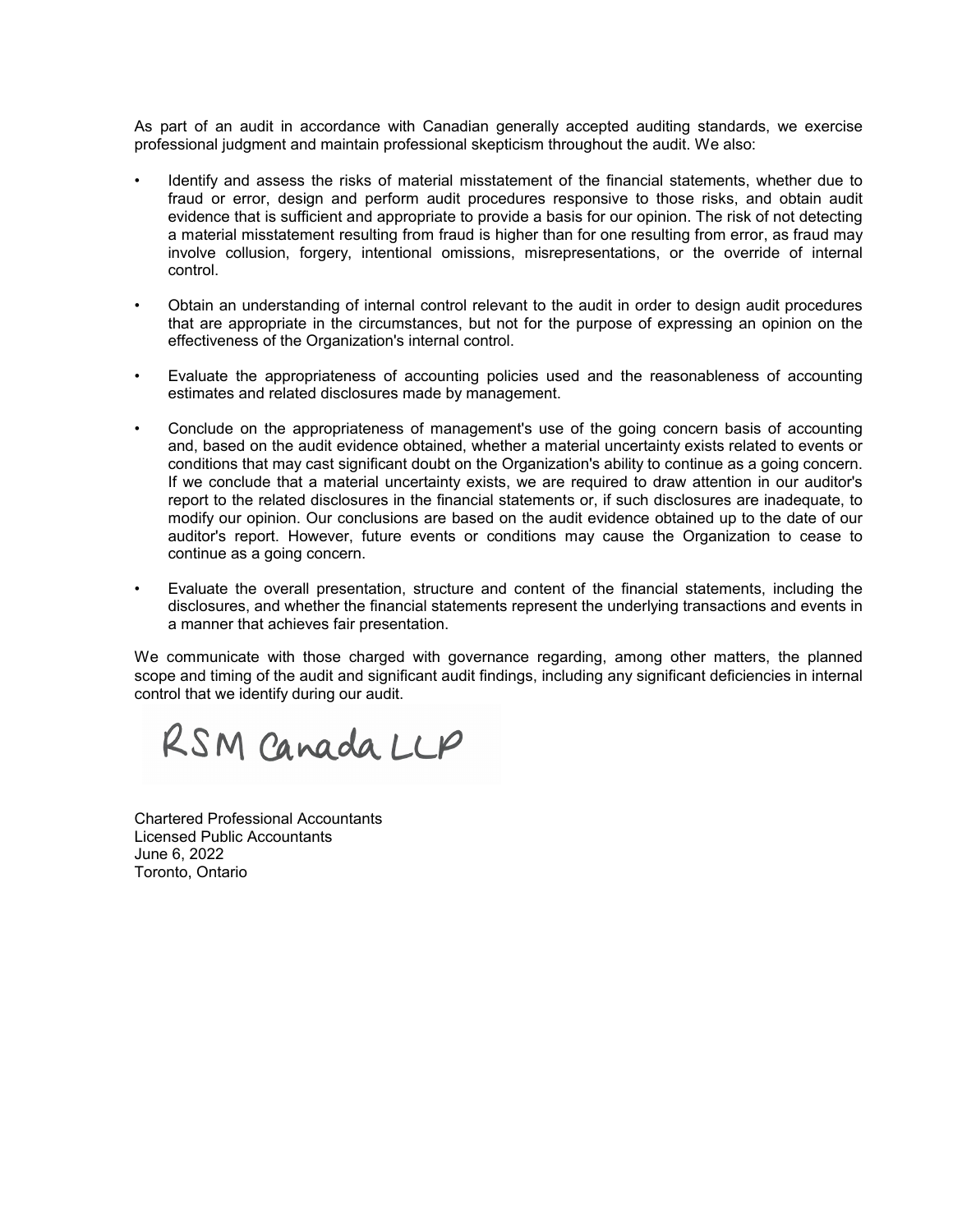# **Raising the Village Inc. Statement of Financial Position (in Canadian dollars \$, unless otherwise noted) As at December 31, 2021**

|                                                                                                                                                                        |    | 2021                                                          | 2020                                                               |
|------------------------------------------------------------------------------------------------------------------------------------------------------------------------|----|---------------------------------------------------------------|--------------------------------------------------------------------|
| <b>Assets</b>                                                                                                                                                          |    |                                                               |                                                                    |
| <b>Current</b><br>Cash<br>Donations receivable<br>Amounts receivable<br><b>HST</b> recoverable<br>Prepaid expenses and other current assets<br>Seed inventory (Note 3) | \$ | 2,741,719<br>216,378<br>276,412<br>2,649<br>179,876<br>10,191 | \$<br>1,989,575<br>137,049<br>60,199<br>4,052<br>40,332<br>100,841 |
| Tangible capital assets (Note 4)                                                                                                                                       |    | 3,427,225<br>265,642                                          | 2,332,048<br>175,766                                               |
|                                                                                                                                                                        | \$ | 3,692,867                                                     | \$<br>2,507,814                                                    |
| <b>Liabilities</b><br><b>Current</b>                                                                                                                                   |    |                                                               |                                                                    |
| Accounts payable and accrued liabilities (Note 5)                                                                                                                      | \$ | 146,593                                                       | \$<br>104,471                                                      |
| Deferred contributions (Note 6)                                                                                                                                        |    | 1,406,071                                                     | 54,059                                                             |
|                                                                                                                                                                        |    | 1,552,664                                                     | 158,530                                                            |
| <b>Net Assets</b>                                                                                                                                                      |    |                                                               |                                                                    |
| <b>Unrestricted</b>                                                                                                                                                    |    | 2,140,203                                                     | 2,349,284                                                          |
|                                                                                                                                                                        | S. | 3,692,867                                                     | \$<br>2,507,814                                                    |
|                                                                                                                                                                        |    |                                                               |                                                                    |

**Approved by the Board**  Director Director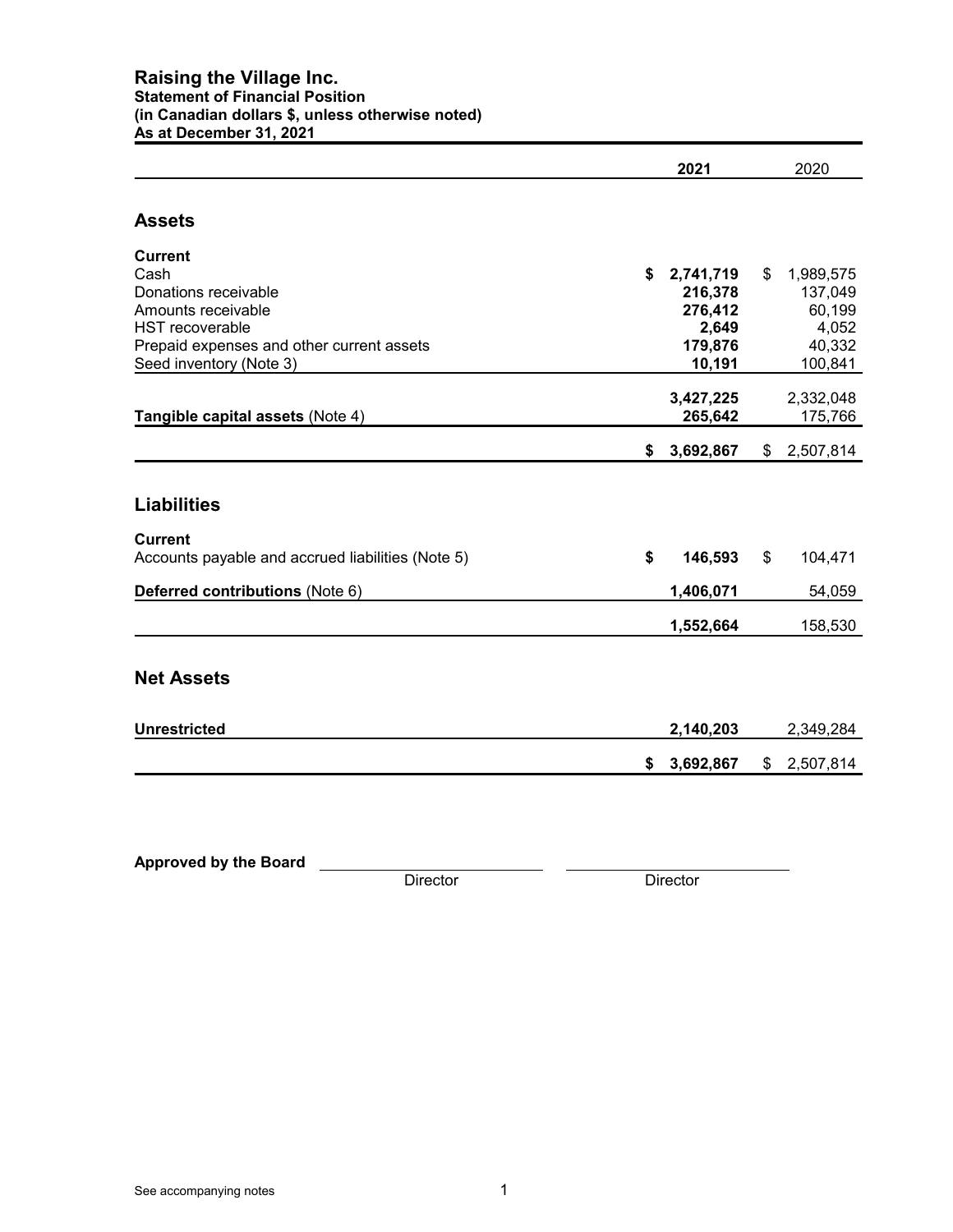# **Raising the Village Inc.**

## **Statement of Operations and Changes in Net Assets (in Canadian dollars \$, unless otherwise noted) Year Ended December 31, 2021**

|                                                         | 2021          | 2020         |
|---------------------------------------------------------|---------------|--------------|
|                                                         |               |              |
| <b>Revenue</b>                                          |               |              |
| Donations (Notes 7 and 9)                               | \$<br>116,700 | \$<br>97,893 |
| Grants (Note 7)                                         | 5,717,896     | 4,915,457    |
| Other                                                   | 11,682        | 19,533       |
|                                                         | 5,846,278     | 5,032,883    |
|                                                         |               |              |
| <b>Expenses</b>                                         |               |              |
| Programs<br>International programs (Note 8)             | 5,465,612     | 2,448,329    |
| Support                                                 |               |              |
| Fundraising (Note 8)                                    | 214,440       | 129,648      |
| Administration (Note 8)                                 | 245,632       | 151,154      |
| Amortization                                            | 55,380        | 22,046       |
|                                                         | 5,981,064     | 2,751,177    |
|                                                         |               |              |
| Excess (deficiency) of revenue over expenses before the |               |              |
| undernoted item                                         | (134, 786)    | 2,281,706    |
|                                                         |               |              |
| <b>Other expenses</b>                                   |               |              |
| Foreign exchange loss                                   | (74, 295)     | (199,833)    |
| Excess (deficiency) of revenue over expenses            | (209, 081)    | 2,081,873    |
|                                                         |               |              |
| Net assets, beginning of year                           | 2,349,284     | 267,411      |
| Net assets, end of year                                 | \$2,140,203   | \$2,349,284  |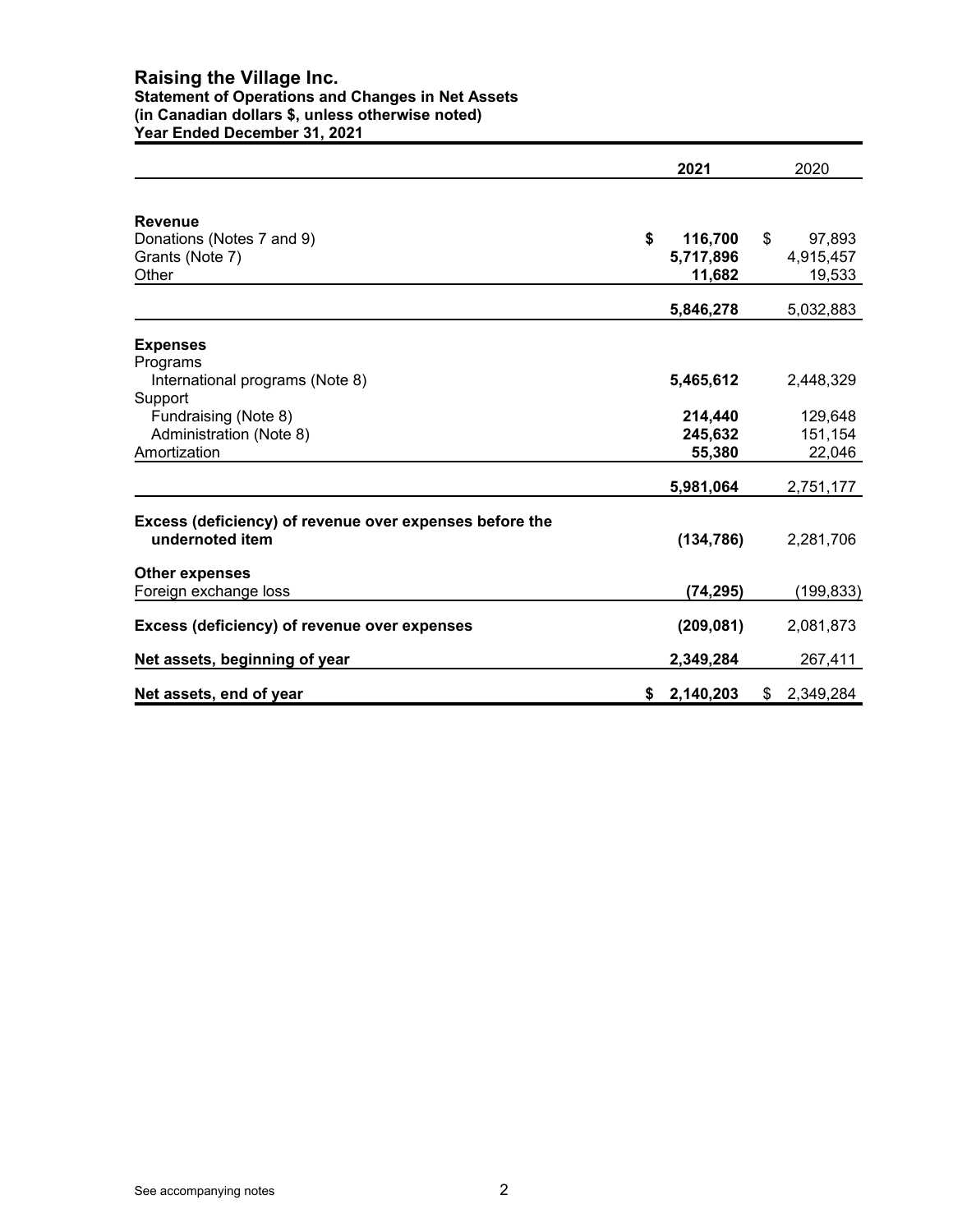|                                                                          | 2021             | 2020            |
|--------------------------------------------------------------------------|------------------|-----------------|
| Cash provided by (used in)                                               |                  |                 |
| <b>Operations</b>                                                        |                  |                 |
| Excess (deficiency) of revenue over expenses<br>Items not affecting cash | \$<br>(209, 081) | \$<br>2,081,873 |
| Amortization                                                             | 55,380           | 22,046          |
| Loss on disposal of assets                                               | 2,323            |                 |
|                                                                          | (151, 378)       | 2,103,919       |
| Net changes in non-cash working capital                                  |                  |                 |
| Donations receivable                                                     | (79, 329)        | (117, 115)      |
| Amounts receivable                                                       | (216, 213)       | (54, 150)       |
| <b>HST</b> recoverable                                                   | 1,403            | (1,941)         |
| Prepaid expenses                                                         | (139, 544)       | (20, 250)       |
| Seed inventory                                                           | 90,650           | (100, 841)      |
| Accounts payable and accrued liabilities                                 | 42,122           | 35,977          |
| Deferred contributions                                                   | 1,352,012        | (538, 529)      |
|                                                                          | 899,723          | 1,307,070       |
| Investing                                                                |                  |                 |
| Purchase of tangible capital assets                                      | (169, 593)       | (171, 949)      |
| Proceeds on disposal of capital assets                                   | 22,014           |                 |
|                                                                          | (147,579)        | (171, 949)      |
| Net change in cash                                                       | 752,144          | 1,135,121       |
| Cash, beginning of year                                                  | 1,989,575        | 854,454         |
| Cash, end of year                                                        | \$<br>2,741,719  | \$<br>1,989,575 |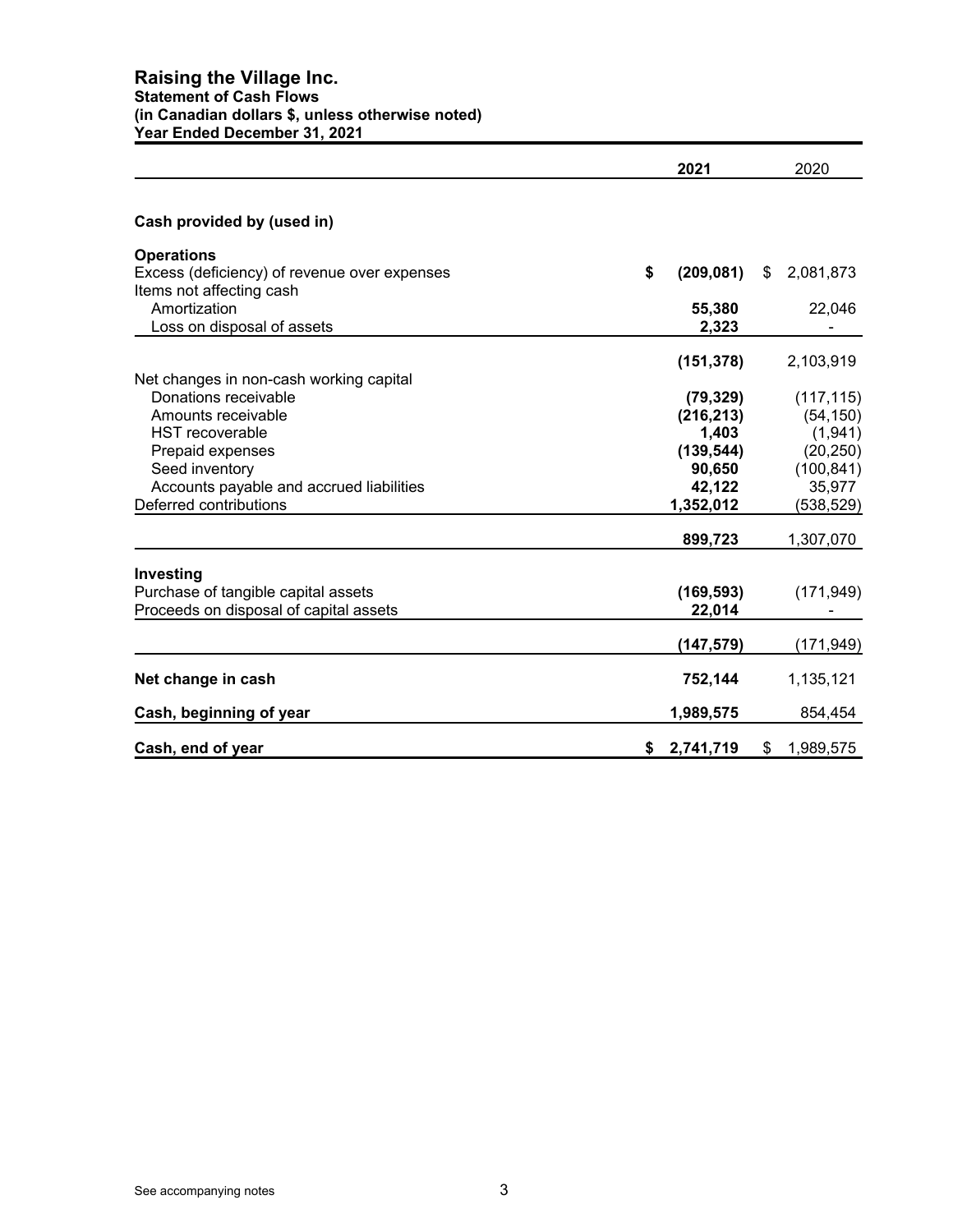## **1. DESCRIPTION OF ORGANIZATION**

Raising the Village Inc. ("RTV") is a not-for-profit corporation incorporated on January 1, 2015 under the Canada Not-for-profit Corporations Act and is a registered charity under the Income Tax Act (Canada). It is exempt from income taxes and is able to issue donation receipts for income tax purposes.

RTV partners with some of the most remote and impoverished communities in Sub-Saharan Africa. Together they design sustainable community-based projects to address a village's most significant challenges in the areas of healthcare, water and sanitation, agriculture and nutrition, and community development.

# **2. SIGNIFICANT ACCOUNTING POLICIES**

#### **Basis of Accounting**

These financial statements have been prepared in accordance with Canadian accounting standards for not-for-profit organizations. Outlined below are those policies considered particularly significant for RTV.

## **Revenue Recognition**

RTV follows the deferral method of accounting for contributions, which include donations and grants. Unrestricted contributions are recognized as revenue when received or receivable if the amount to be received can be reasonably estimated and collection is reasonably assured. Externally restricted contributions and grants are recognized as revenue in the year in which the related expenses are recognized. All revenues are recognized only after collectability is reasonably assured.

## **Financial Instruments**

RTV initially measures its financial assets and liabilities at fair value. RTV subsequently measures its financial assets and financial liabilities at amortized cost. Financial assets measured at amortized cost include cash, donations receivable and amounts receivable. Financial liabilities measured at amortized cost include accounts payable and accrued liabilities.

Financial assets measured at cost or amortized cost are tested for impairment when there are indicators of impairment. The amount of a write-down, if any, is recognized in the statement of operations. Reversals of impairment are recorded to the extent that the value has increased, up to the amount that would have been reported at the date of the reversal had the impairment not been recognized previously. The amount of a reversal is recognized in the statement of operations.

## **Seed Inventory**

Seed inventory represents seeds purchased in advance of planting to be distributed at appropriate times to communities. Seeds are valued at cost, net of provision for unusable seed. Seed inventory is expensed in international programs as used.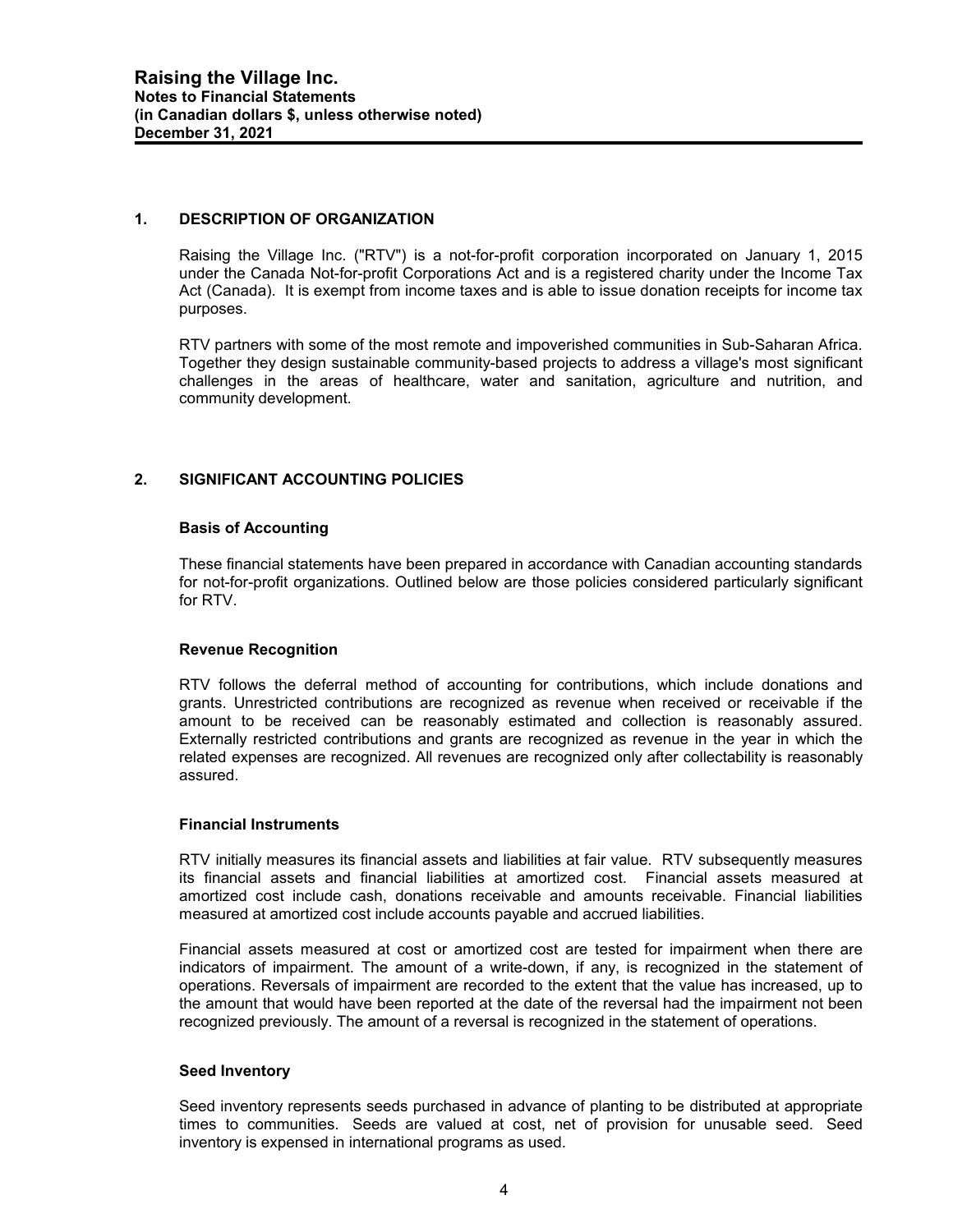# **2. SIGNIFICANT ACCOUNTING POLICIES** (Cont'd)

## **Tangible Capital Assets**

Tangible capital assets are recorded at cost. Amortization is provided on a straight-line basis over the estimated useful lives of the assets less estimated disposal value as follows:

Vehicles 3-5 years

When conditions indicate the carrying value of a capital asset is impaired, it will be written down to the asset's fair value or replacement cost, with the write-down recorded as an expense in the statement of operations and changes in net assets. Write-downs will not be reversed.

## **Donated Services**

RTV receives assistance from volunteers in the carrying out if its activities. Because of the difficulty of determining their fair value, donated services are not recognized in these financial statements.

## **Allocation of Expenditures**

RTV management spends a significant amount of time managing and monitoring its international programs. RTV allocates a portion of its Canadian salary and benefits and office rent from administration to international programs at the year end based on estimated time spent to support the international programs. The percentage allocated is reviewed annually.

#### **Foreign Currency Transactions**

Monetary assets and liabilities denominated in foreign currencies are translated into Canadian dollars using year-end exchange rates. Revenues and expenses are translated throughout the year at the average monthly exchange rate for the month in which the transaction occurred. Exchange gains and losses are recorded in the statement of operations.

#### **Use of Estimates**

The preparation of financial statements in conformity with Canadian accounting standards for notfor-profit organizations requires management to make estimates and assumptions that affect the reported amounts of assets and liabilities and disclosure of contingent assets and liabilities at the date of the financial statements and the reported amount of revenue and expenses during the year. Actual results could differ from those estimates.

Significant areas requiring the use of management estimates relate to estimated useful life of capital assets, the allocation of expenses to international programs and fundraising and recognition of restricted contributions in revenue.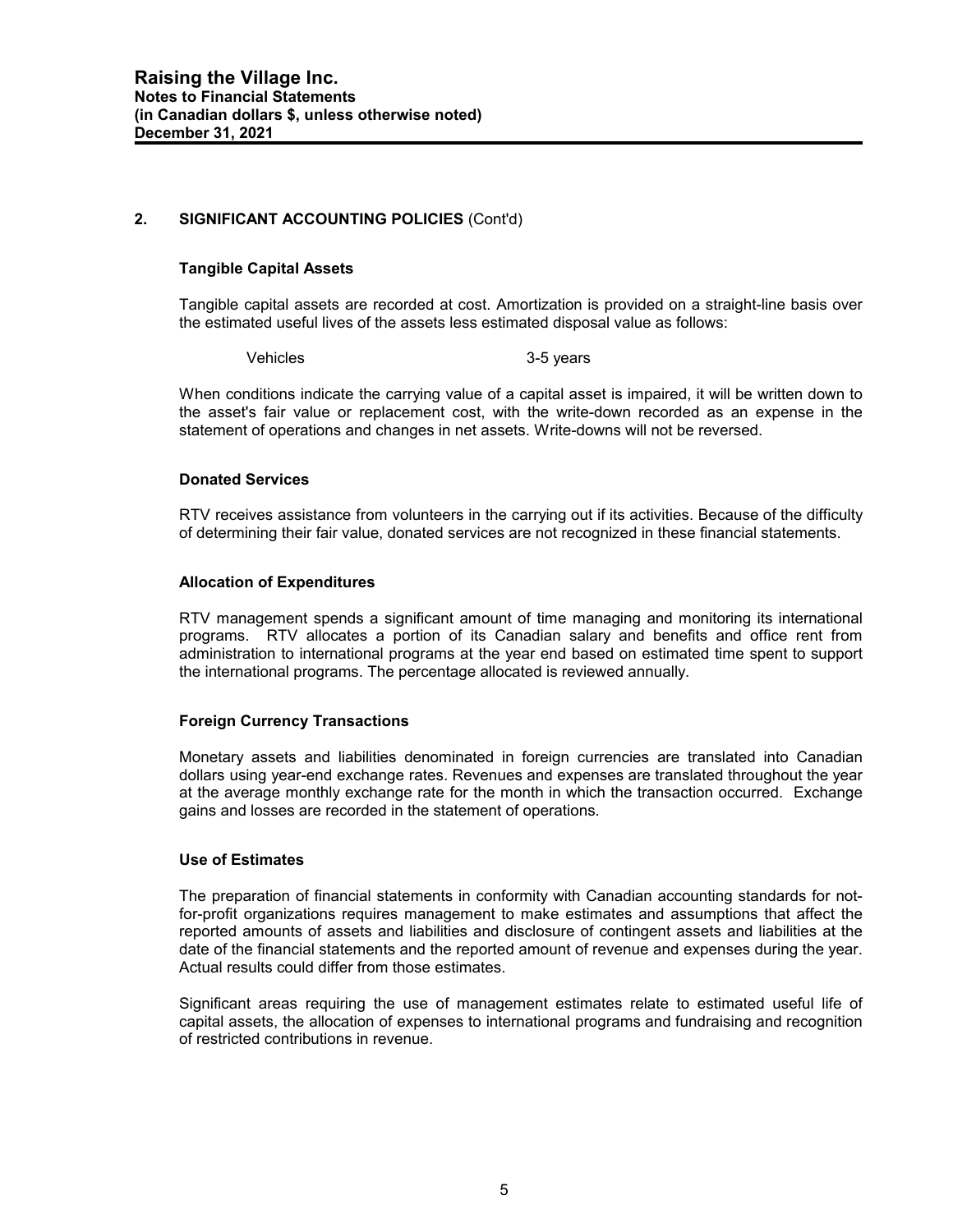## **3. SEED INVENTORY**

|                                                                                               | 2021                         |   | 2020                  |
|-----------------------------------------------------------------------------------------------|------------------------------|---|-----------------------|
| Balance, beginning of year<br>Purchased during the year<br>Included in international programs | 100.841<br>4.296<br>(94.946) |   | 215.988<br>(115, 147) |
| Balance, end of year                                                                          | 10.191                       | S | 100,841               |

During the year, RTV expensed \$7,842 (2020 - \$28,964) to international programs for seed damage and losses.

# **4. TANGIBLE CAPITAL ASSETS**

|          | <b>Accumulated</b> |         |                     |        |  |         |  |         |
|----------|--------------------|---------|---------------------|--------|--|---------|--|---------|
|          |                    | Cost    | <b>Depreciation</b> |        |  | 2021    |  | 2020    |
| Vehicles |                    | 341.542 |                     | 75,900 |  | 265.642 |  | 175,166 |

During the year RTV expensed furniture, equipment and computer equipment totaling \$193,719 (2020 - \$69,641). These expenses were included in international programs on the statement of operations and changes in net assets.

# **5. GOVERNMENT REMITTANCES**

Included in accounts payable and accrued liabilities are amounts payable to the Canadian and Ugandan governments with respect to salary withholdings of \$51,115 (2020 - \$65,315).

# **6. DEFERRED CONTRIBUTIONS**

During the year RTV received restricted contributions and grants related to its international programs as follows:

|                                                                    | 2021                   | 2020                  |
|--------------------------------------------------------------------|------------------------|-----------------------|
| Balance, beginning of year                                         | 54.059                 | \$<br>592.588         |
| Restricted contributions received<br>Amounts recognized in revenue | 1,763,802<br>(411,790) | 437.693<br>(976, 222) |
| Balance, end of year                                               | 1,406,071              | \$<br>54,059          |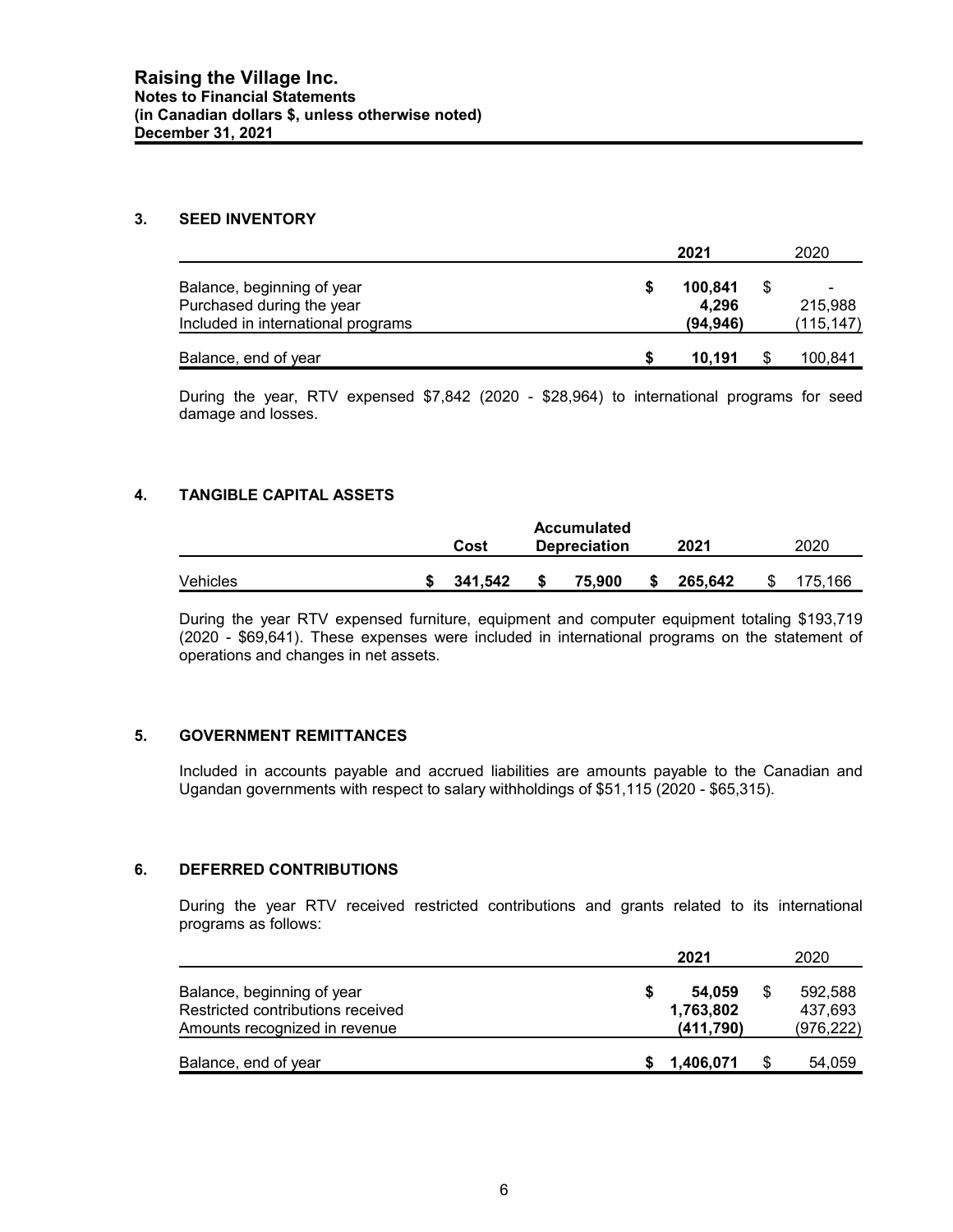## **7. DONATIONS AND GRANTS**

|                                                                                                                                                                               | 2021                               |     | 2020                              |
|-------------------------------------------------------------------------------------------------------------------------------------------------------------------------------|------------------------------------|-----|-----------------------------------|
| Total donations and grants received in the year<br>Deferred revenue from previous years brought into income<br>Revenues for future periods included in deferred contributions | 7,186,608<br>54.059<br>(1,406,071) | \$. | 4.474.821<br>592.588<br>(54, 059) |
| Recognized donations and grants                                                                                                                                               | 5,834,596                          |     | 5,013,350                         |

# **8. ALLOCATION OF EXPENSES**

During the year, Canadian salary and benefits and rent expenses totaling \$646,484 (2020 - \$387,979) were allocated amongst various activities as follows:

|                        |       |         | Salary and      |         |               |
|------------------------|-------|---------|-----------------|---------|---------------|
|                        |       | Rent    | <b>Benefits</b> | 2021    | 2020          |
| International programs | S     | 2.446   | 313,702         | 316,148 | \$<br>211,257 |
| Fundraising            |       | -       | 155,996         | 155,996 | 118,639       |
| Administration         | 2.446 | 171,894 | 174,340         | 58,083  |               |
|                        | S     | 4.892   | 641,592         | 646,484 | \$<br>387,979 |

# **9. RELATED PARTY TRANSACTIONS**

RTV received donations in the amount of \$51,017 (2020 - \$28,545) from the Executive Director, Board members, and their close relatives.

All transactions were recorded in the normal course of business operations at the exchange amount.

# **10. FINANCIAL RISK MANAGEMENT**

## **Credit Risk**

Financial instruments that potentially subject RTV to concentration of credit risk consist primarily of cash and donations receivable. These instruments contain a risk of counterparties failing to discharge their responsibilities. RTV deposits its cash with high credit quality financial institutions in Canada and Uganda. RTV manages risk related to donations receivable through proactive collection policies. The carrying amounts of financial assets on the statement of financial position represent the organization's maximum credit exposure at year end.